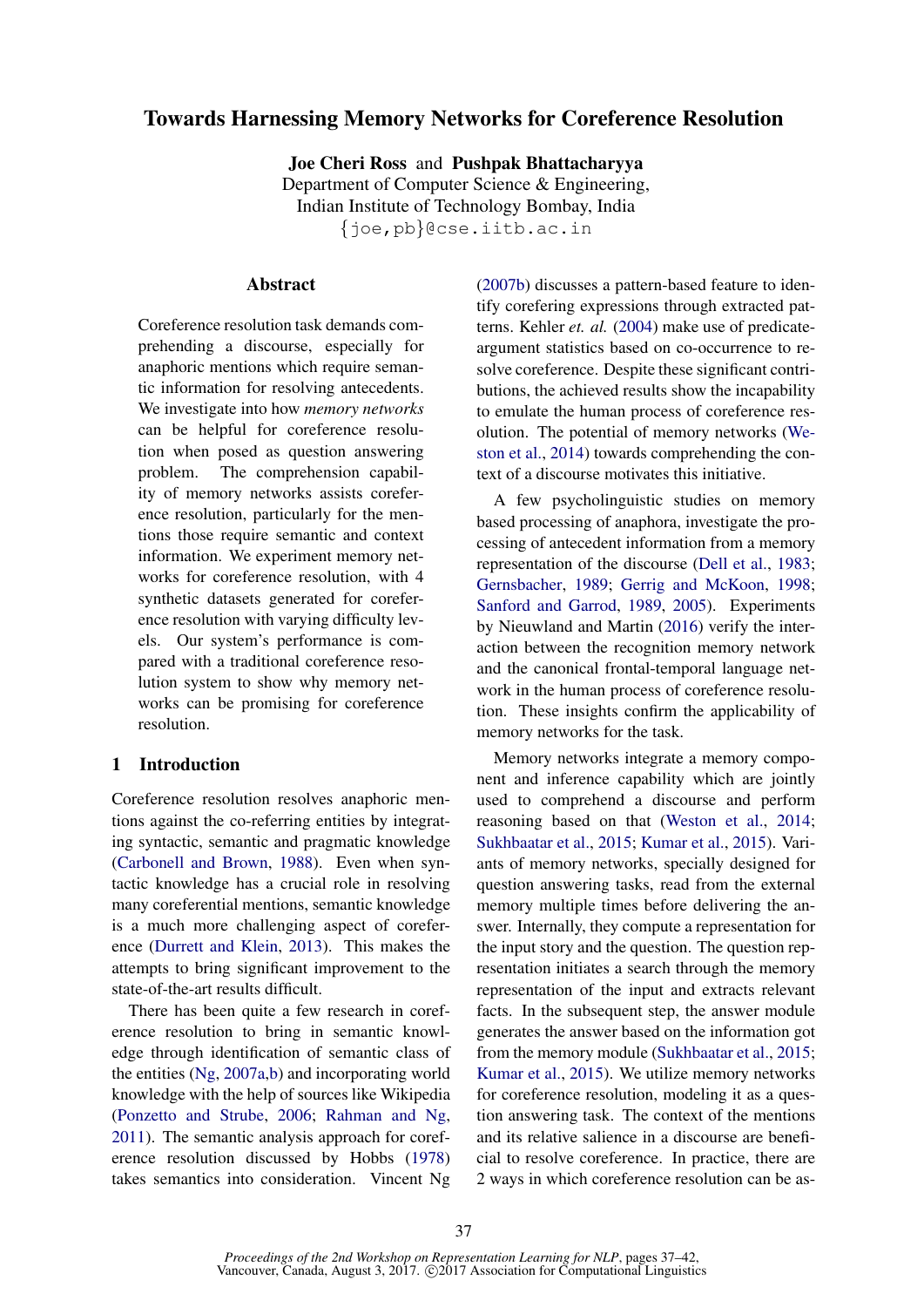sisted by memory networks, *viz*. (i) for end-to-end coreference resolution, identifying the antecedents for the anaphoric mentions (ii) for identifying the relevant sentences for resolving anaphoric mentions using attention mechanism.

End-to-end memory networks proposed by Sukhbaatar *et al.*(2015) for question answering is taken for our experiments. They performed question answering experiments with Facebook's synthetic dataset bAbI (Weston et al., 2015). For our experiments we create another set of synthetic data with varying difficulty levels, targeting coreference resolution. Here, each instance is a discourse and the question is on an anaphoric mention in the discourse, with answer as its antecedent. Experiment results with memory networks on bAbI dataset is reported in terms of the accuracy of the answers whereas, our experiments also evaluate attention mechanism accuracy. We compare the prediction accuracy of memory networks with an existing state-of-the-art coreference resolution system on the same synthetic dataset. We also report results on a few modifications on memory networks.

## 2 Memory Networks

The end-to-end memory networks described in Sukhbaatar *et al.*(2015) takes input as sentences in a story  $(x_1, x_2, ... x_n)$ , query  $(q)$  and outputs the answer  $(a)$ . The sentences in the input story  $({x_i})$  forms the memory vectors  $({m_i})$ , getting the word embeddings of the words within. The initial internal state  $u$  is formed from the word embeddings of the input query. The input story and the query are embedded in a continous space through different embedding matrices (A and B), each of size  $d \times V$ , where V is the size of vocabulary and d is the embedding dimension.

Figure 1 shows the memory networks architecture with an example. The memory module has an attention mechanism responsible for identifying attention weights for each memory vector. Softmax over the dot product between the query representation  $(u_1)$  and each memory vector gives the probability (attention weights) associated with each memory vector w.r.t to its relevance to the given query. Attention weights are utilized to compute the weighted sum  $(o_1)$  of the memory vectors. The input query representation  $(u_1)$  is added to  $o_1$  to obtain  $u_2$ . The above steps in the memory module are iterated depending on



Figure 1: End-to-end memory networks (Weston, 2016)

the number of *hops*. In each subsequent iteration,  $u_{k+1}$  is computed taking  $u_k$  from the previous iteration as the input representation.

$$
u_{k+1} = u_k \cdot H + o_k \tag{1}
$$

A linear mapping  $H$  updates  $u$  between the hops. The answer module computes  $Softmax(W(o_k +$  $u_k$ ), predicting the output answer after defined number of hops.

# 3 Coreference Resolution as Question Answering

For our experiments with memory networks, coreference resolution is posed as a question answering problem, where the input story is the discourse containing entities and an anaphoric mention. The question is on an anaphoric mention and the answer is the antecedent entity. The following is one of the simple cases from the synthetic data.

```
Sandra went to the garden.
Mary moved to the hallway.
She is in the garden.
Who is She? Ans: Sandra
```
### 3.1 Modifications to the Network

Restricting Vocabulary: The above described memory networks architecture is designed for question answering tasks which include tasks having answers with words outside of the input story. On the other hand, the answers in our task for coreference resolution are restricted to words within the discourse. We have introduced a modification to the answer module to switch off words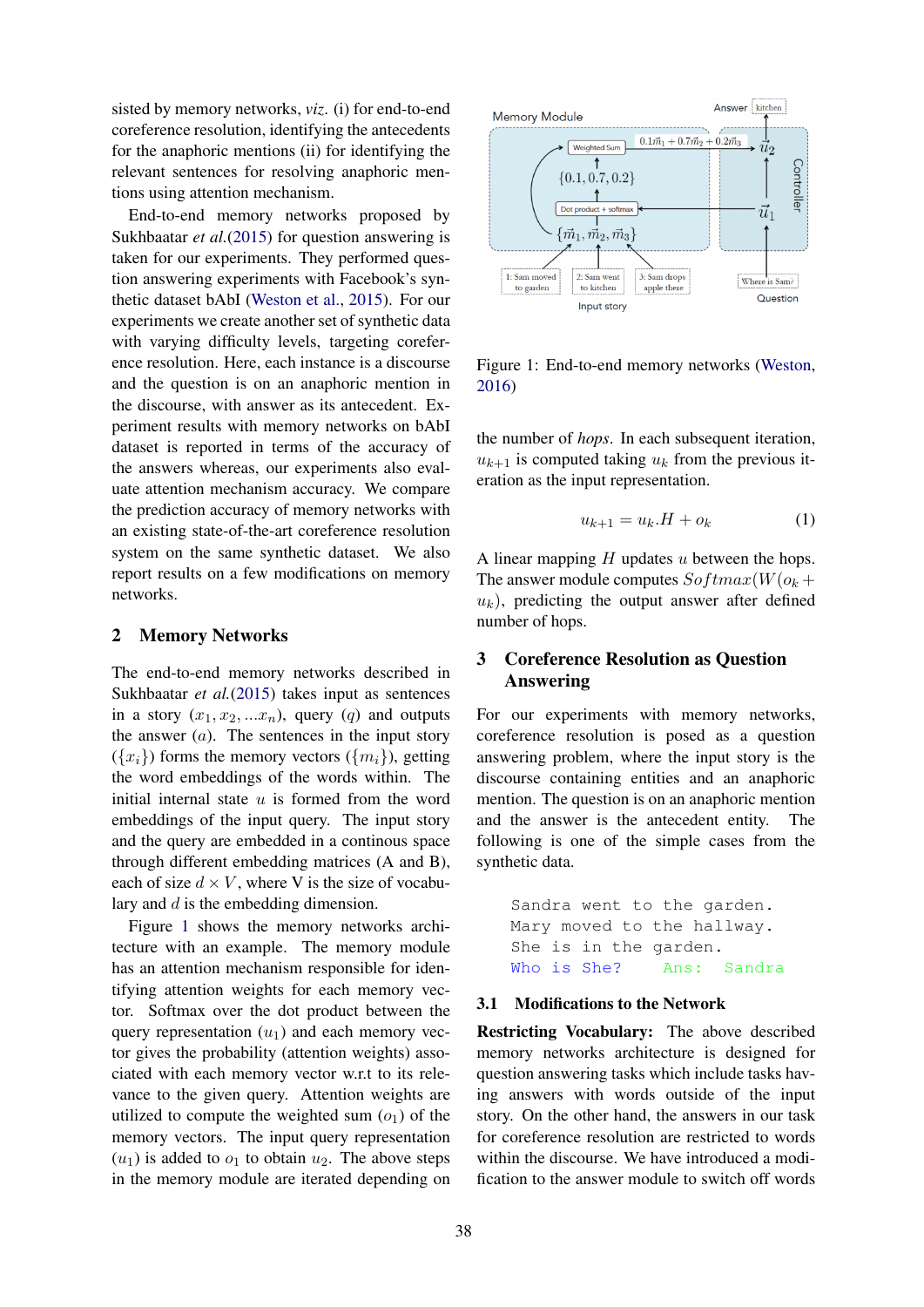outside the discourse. Our proposed modification takes a one-hot representation of the words present in a discourse. A masking layer is introduced at the output layer of the answer module. The mask vector  $(X_{mask})$  with dimension V, has bits set for the words present in the discourse. The added layer performs element-wise multiplication between  $X_{mask}$  and the preceding output as shown in Equation 2 before the softmax is applied.

$$
Softmax((o_k + u_k).X_{mask})
$$
 (2)

Initialization of H: In the available implementation, the hidden layer matrix  $H$  in equation 1 is initialized with random values sampled from a normal distribution. To give uniform importance to the components in question representation initially, this modification uniformly initialize  $H$ with ones.

*tanh* activation: As mentioned in Section 2, the probability associated with a memory vector is computed by softmax over the dot product between query representation and each memory vector. This modification applies *tanh* activation before the softmax is computed. The clipping of higher values by the *tanh* activation helps to avoid getting skewed attention weights.

While the first modification is specific to coreference resolution, the latter 2 are task independent.

## 4 Experiments

Our experiments are designed to see how memory networks can help the task of coreference resolution. All the experiments are carried out with the synthetic data.

### 4.1 Synthetic Dataset

Most existing memory networks based question answering research depend on synthetic dataset inorder to reduce the adverse effect of noise in real-world data (Weston et al., 2015) . On similar lines, we generate 4 sets of data with different difficulty levels, keeping the vocabulary size minimal and maintaining an uniform syntactic structure. It is difficult to make valid observations with a dataset like Ontonotes (Pradhan et al., 2007) considering the diversity in sentence structure and the vocabulary size. Since the task is posed as a question answering problem each data instance has one pronominal reference to the one of the entities in the discourse. The ques tion here is on

the anaphoric mention and the answer is the antecedent mention. The 4 datasets are generated from 4 different templates randomizing the names and verbs. This synthetic data is constructed in a way such that, resolution of anaphoric mentions requires semantic knowledge to be available from the context. Each generated discourse has different names, actions and locations randomly picked from a pre-defined set of names, actions and locations. From the generated instances, 20% are taken for testing resulting in 11520 training instances and  $2880$  test instances in each dataset  $<sup>1</sup>$ .</sup>

### 4.2 Experiment Setup

All the results are reported on the test data from 4 synthetic datasets. One of the state-of-the-art coreference resolution systems, Cort (Martschat et al., 2015) is chosen to compare with end-toend memory networks (MemN2N). All the results reported with MemN2N are averaged across 10 different executions with different seeds used for training data shuffling. This is done to make the results independent of data-shuffling during training. The hyper-parameters are fixed as *embedding size=20, hops=3* under the training configuration as *optimizer=Adam, #epochs=100, batch size=32, learning rate=0.01*. To make the results of Cort comparable with the answer prediction accuracy of memory networks, accuracy of Cort is computed based on the number of correctly identified coreferent mentions, instead of CoNLL score (Pradhan et al., 2012). This evaluation is valid since there is only one coreferent chain comprising 2 mentions in each synthetic dataset instance. We experiment Cort with the available pre-trained coreference model and with the model trained on training data from the corresponding synthetic dataset.

We also check for the effectiveness of attention mechanism in memory networks to aid coreference resolution, through attention mechanism accuracy. Attention mechanism accuracy indicates, given an anaphoric mention, how capable the memory networks approach approach is in identifying the probable sentences to find the antecedent. The synthetic dataset has information about sentences those are relevant to the answer for each discourse instance. Attention weights obtained from memory networks are analyzed to get

 $1$ Dataset is available for download at http://www. cfilt.iitb.ac.in/˜coreference/memnet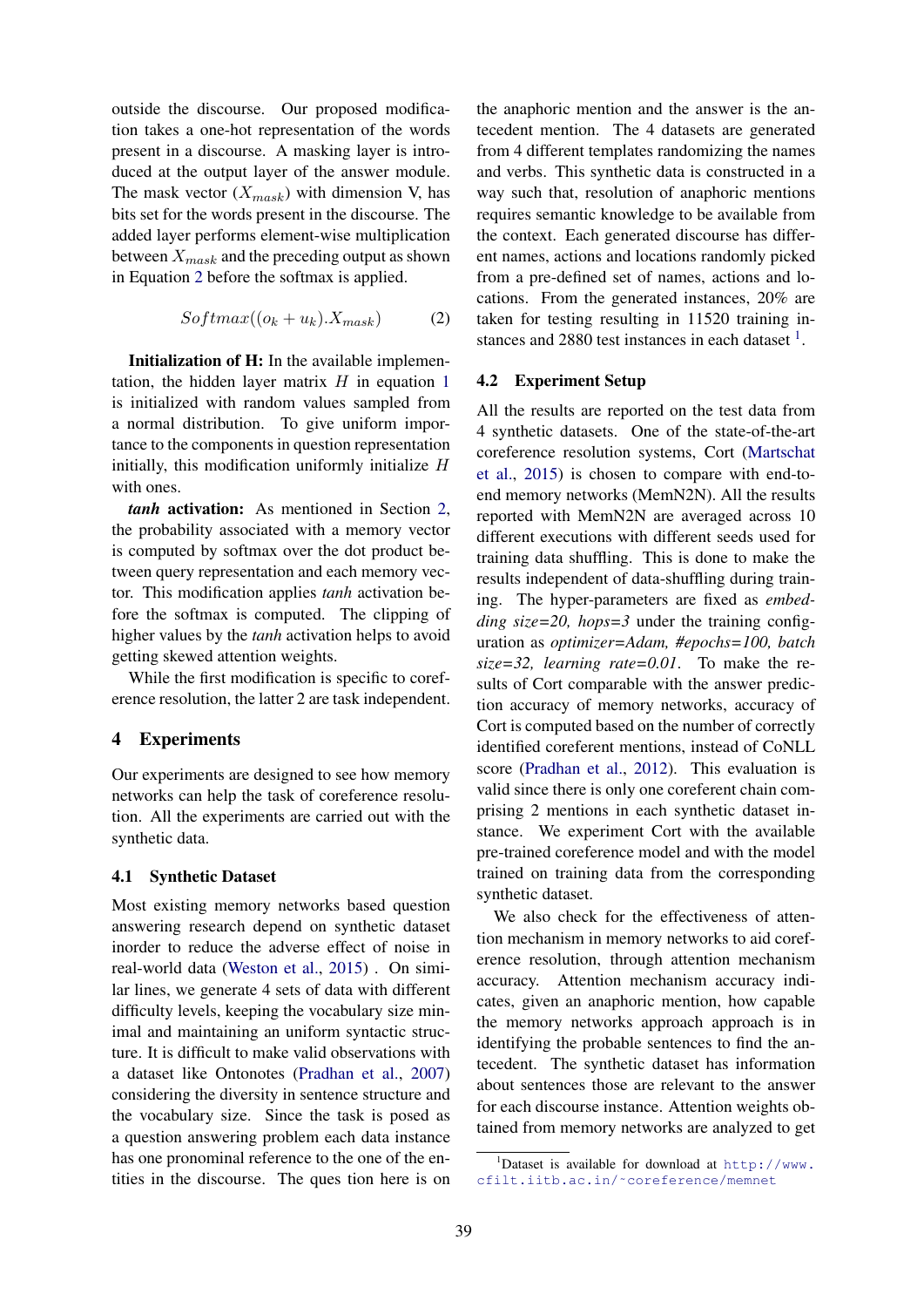the sentences from the input discourse with higher attention, which in turn is used to compute attention accuracy.

### 5 Results

Table 2 compares the antecedent prediction accuracy between Cort and MemN2N. The results shows the superiority of memory networks over Cort (on both pre-trained and synthetic data trained models) in considering the context while resolving coreference. The existing feature based approaches have an inclination towards syntactical clues. Table 1 discusses prediction accuracy and attention accuracy with MemN2N and the modifications described in Section 3.1. We observe that most of the mis-predictions stem from attention errors, *i.e.* a wrong answer usually comes from a wrongly high-weighted sentence. This shows the strong dependence of the answer module on the attention mechanism.

Masking of the absent words in the discourse (MASK) has helped to improve the prediction accuracy of datasets 3 and 4. *Masking helps to filter out the irrelevant words reducing the false predictions.* This improvement is very intuitive since restriction of prediction to document words is relevant to the task of coreference resolution.

The initialization of  $H$  with ones helps to reach an accuracy of 100% for datasets 1 and 2 and brings significant improvement to attention accuracy. While there is no noticeable accuracy improvement for dataset 3 and there is a reduction in accuracy for dataset 4, the improvement in attention accuracy is quite significant.

tanh activation helps the system to improve the prediction accuracy significantly on datasets 3 and 4, but not for datasets 1 and 2 which have already achieved highest prediction accuracy. For datasets 1 and 2 the attention accuracy has improved compared to MEMN2N and MASK, but not compared to H-INIT. There is a considerable improvement in prediction accuracy and attention accuracy with datasets 3 and 4. tanh activation enables clipping of values before softmax is applied, thereby preventing attention weights from getting skewed towards 0 or 1. We observed with many test instances that, when  $tanh$  is not applied the memory vector with the largest attention weight in the first hop tends to remain the largest in the subsequent hops as well. tanh activation resolves this by reducing the skewness. *Errors pertaining to* *location related pronouns with datasets 3 and 4 in the other experiments are getting reduced considerably here, resulting in improvement in accuracy.*

#### 5.1 Analysis of Cort Results

Here we explain why an existing coreference resolution approach fails to consider context based clues through analysis of distance (in terms of sentence) between the anaphoric mention and the identified antecedent in the synthetic test data. Figure 2 shows the distance distribution of coreferent mentions in the gold annotation for all the datasets. Sentence distances in the range 1-4 are denoted using different colors. The random sentences in DS2 and DS4 make the distance distribution broader. Figures 3 and 4 show the distance distribution of Cort output. Cort could not detect the pronominal mention 'there' making the number of coreferent distances in DS3 and DS4 less than the number of test data instances shown in the ground truth figure.



Figure 2: Distribution of distance between coreferent mentions identified by Cort (pre-trained model)

In a coreference resolution approach like Cort, syntactic features play a major role. Figure 3 shows distance distribution of coreferent mentions identified by Cort with pre-trained model trained on Ontonotes dataset. The preceding entity which forms subject in a sentence is likely to be the antecedent of an anaphoric mention in a dataset like ontonotes. When executed with pre-trained model, this leads to picking the recent subject mention as the antecedent making the distribution biased to 1. These features are designed considering the general behaviour of datasets like ontonotes, but does not work for cases where semantic/context knowledge is important.

When trained with synthetic training set, the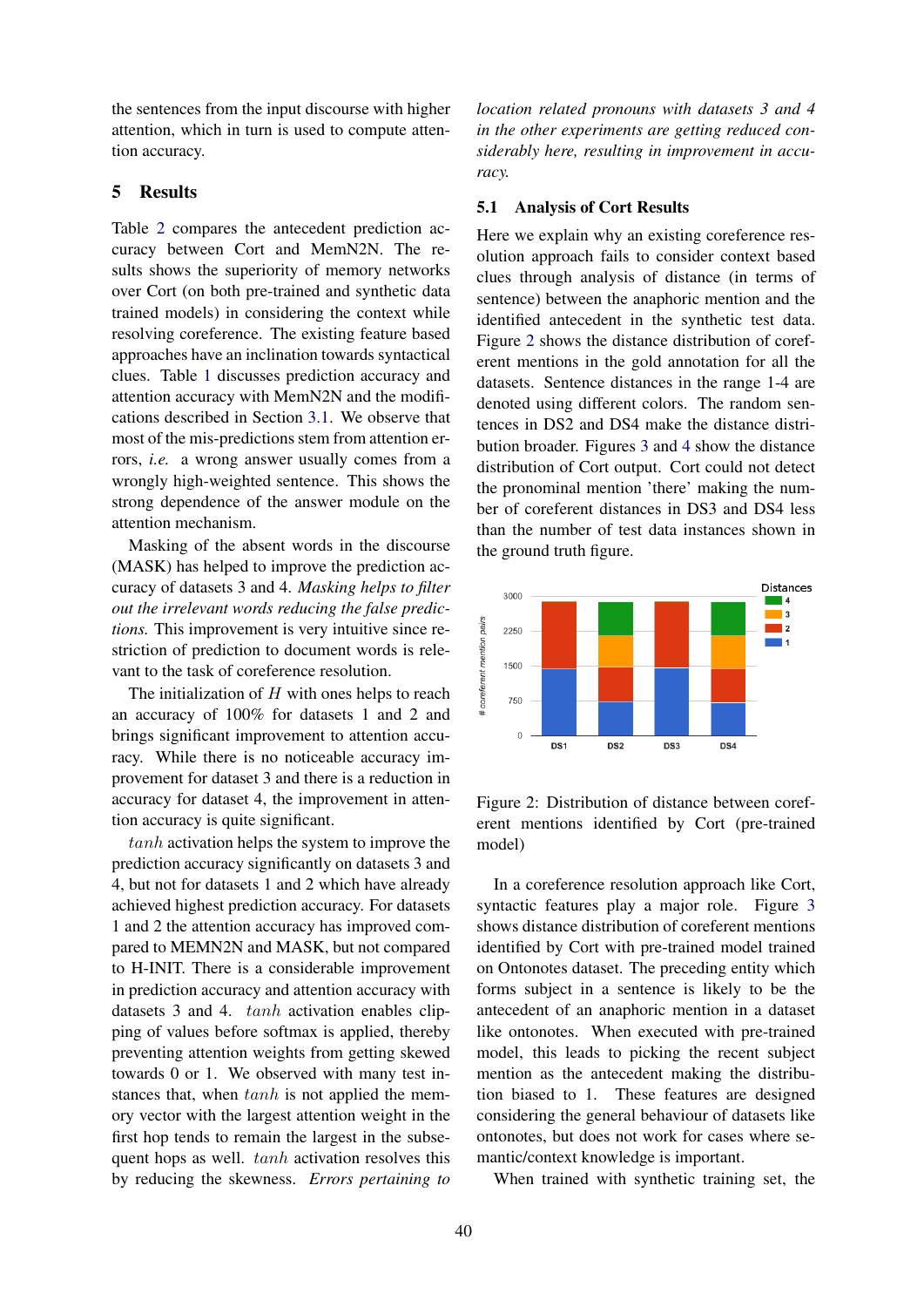| <b>Experiment</b> | Dataset 1  |           | Dataset 2            |       | Dataset 3  |           | Dataset 4  |           |
|-------------------|------------|-----------|----------------------|-------|------------|-----------|------------|-----------|
|                   | pred. acc. | att. acc. | pred. acc. att. acc. |       | pred. acc. | att. acc. | pred. acc. | att. acc. |
| MemN2N            | 99.05      | 85.06     | 99.23                | 78.56 | 89.99      | 76.53     | 88.51      | 73.37     |
| MASK              | 99.06      | 85.06     | 99.23                | 78.56 | 92.28      | 76.53     | 89.02      | 73.37     |
| H-INIT            | 100        | 99.83     | 100                  | 99.53 | 92.94      | 87.87     | 86.98      | 75.61     |
| <b>TANH</b>       | 99.99      | 87.05     | 98.34                | 93.02 | 99.75      | 92.4      | 99.55      | 89.32     |

Table 1: Antecedent prediction accuracy (pred. acc.) and attention accuracy (att. acc.) with MemN2N and its modifications. (Accuracy in %. Best results shown in bold.)

| <b>Experiment</b> | DS 1  | DS 2  | DS 3  | DS 4  |
|-------------------|-------|-------|-------|-------|
| Cort-pre          | 63.02 | 35.17 | 32.5  | 17.40 |
| Cort-synth        | 80.42 | 79.90 | 40.66 | 41.04 |
| MemN2N            | 99.05 | 99.23 | 89.99 | 88.51 |

Table 2: Comparison of antecedent prediction accuracy (%) of MemN2N with Cort. (DS: Dataset Cort-pre: results with Cort on available pretrained model Cort-synth: results with Cort on model trained with synthetic training data )



Figure 3: Distribution of distance between coreferent mentions identified by Cort (pre-trained model)



Figure 4: Distribution of distance between coreferent mentions identified by Cort (synthetictrained model)

antecedents are not always the subject mentions in the preceding sentence based on the evidence learned from the training data. This makes the distribution of distances spread to higher distances. Even though the accuracy has improved over the experiment with pre-trained model, it is behind memory networks. From our observations, we could infer that certain other features (most likely *next token* and *preceding token* features) in Cort take the lead role here. This makes the system to take coreference decision based on some not so relevant patterns (based on afore-mentioned features) seen in the training data, leading to inferior performance compared to memory networks.

These observations conclude that even when syntactical clues can help coreference resolution to much extent, that is not sufficient to deal with all the cases where semantic understanding is required.

## 6 Conclusion

In this paper, we investigated into the suitability of posing coreference resolution as a question answering problem based on memory networks, taking motivation from psycholinguistics studies establishing the role of working memory during resolving coreferences. The experimental results comparing Cort with memory networks demonstrate the potential of memory networks. We also found that the task-driven modifications when applied, help to achieve better prediction and attention accuracy. While this work is a step towards identifying the potential of memory networks for coreference resolution, experiments are restricted to synthetic data. In the future, we propose to investigate on an architecture on real-world data, either through attention mechanism to assist existing approaches or through an end-to-end framework for coreference resolution.